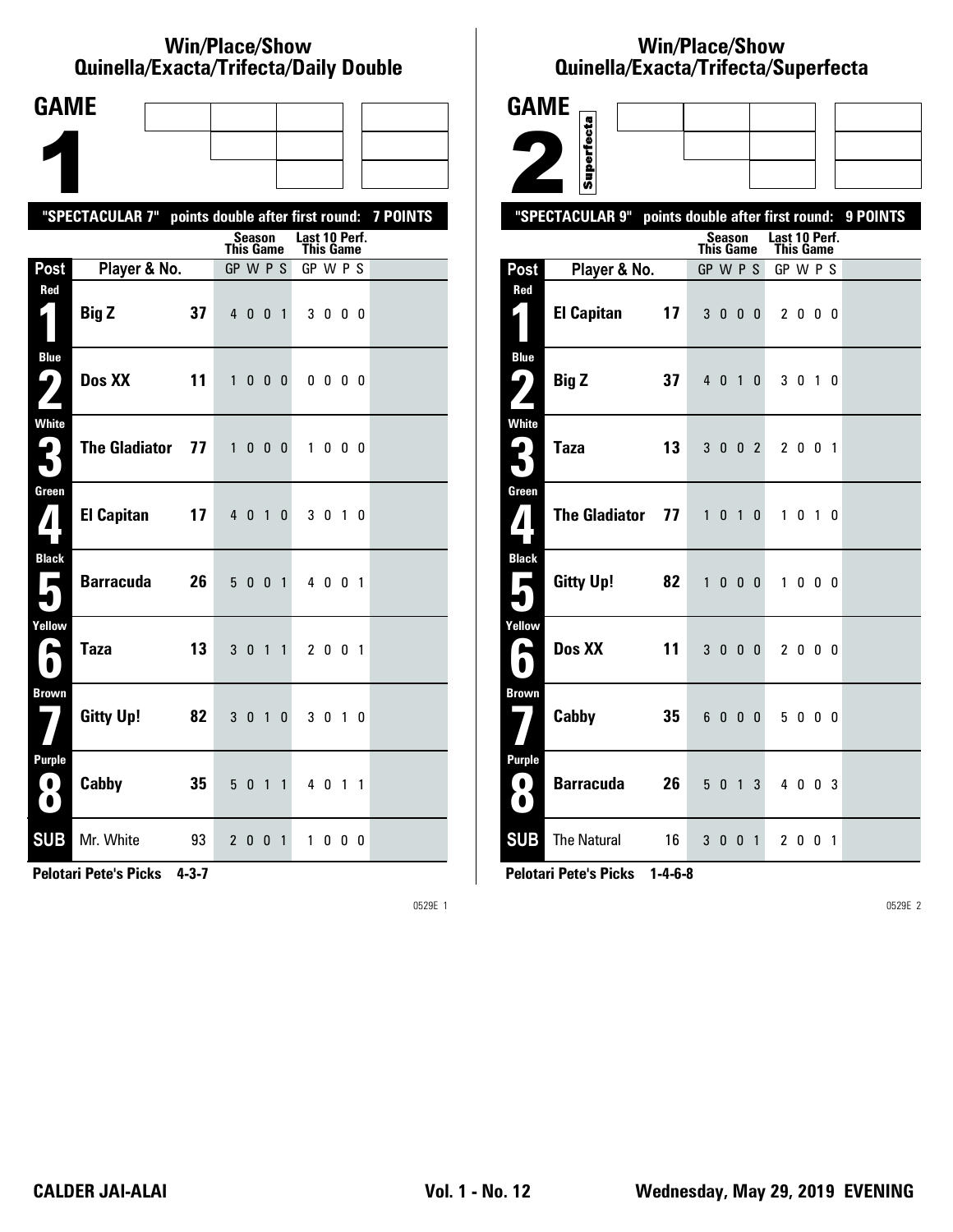#### **Win/Place/Show Qui nel la/Exacta/Tri fecta/Pick 5**

| <b>GAME</b>                        |                                                           |    |                                  |                   |              |                |                       |         |                     |  |
|------------------------------------|-----------------------------------------------------------|----|----------------------------------|-------------------|--------------|----------------|-----------------------|---------|---------------------|--|
|                                    |                                                           |    |                                  |                   |              |                |                       |         |                     |  |
|                                    |                                                           |    |                                  |                   |              |                |                       |         |                     |  |
|                                    |                                                           |    |                                  |                   |              |                |                       |         |                     |  |
|                                    | "SPECTACULAR 7" points double after first round: 7 POINTS |    |                                  | <b>Season</b>     |              |                | Last 10 Perf.         |         |                     |  |
| Post                               |                                                           |    | <b>This Game</b><br>$GP$ W $P$ S |                   |              |                | This Game<br>GP W P S |         |                     |  |
| Red                                | Player & No.                                              |    |                                  |                   |              |                |                       |         |                     |  |
| 1                                  | <b>El Capitan</b>                                         | 17 | 6                                | $\overline{1}$    | $\mathbf{0}$ | $\mathbf{1}$   |                       | 4 1 0 1 |                     |  |
| <b>Blue</b><br><u>( ما</u><br>Z    | Cabby                                                     | 35 | 9                                | $\overline{1}$    | 1            | $\mathbf{1}$   |                       | 70      | $1\quad1$           |  |
| White<br>3                         | <b>Big Z</b>                                              | 37 | 4 0                              |                   | $\mathbf{1}$ | 0              |                       | 3 0 1 0 |                     |  |
| Green<br>$\mathbf{Z}$              | Dos XX                                                    | 11 | 3                                | $0\quad 0\quad 0$ |              |                |                       | 2000    |                     |  |
| <b>Black</b><br>Е                  | <b>Barracuda</b>                                          | 26 | 7 <sup>1</sup>                   | 3                 | $\mathbf{1}$ | $\mathbf{1}$   |                       | 6 3 1 1 |                     |  |
| Yellow<br>ь                        | Mr. White                                                 | 93 | 8                                | 0                 | 3            | 3              | 7                     |         | $0 \quad 3 \quad 2$ |  |
| <b>Brown</b>                       | <b>Gitty Up!</b>                                          | 82 | 8 <sub>0</sub>                   |                   | $\mathbf{0}$ | $\overline{1}$ |                       | 7000    |                     |  |
| Purple<br>$\bullet$ :<br>$\bullet$ | <b>Taza</b>                                               | 13 | 6                                | $\overline{1}$    | 0            | $\overline{1}$ |                       | 5 1 0 1 |                     |  |
| <b>SUB</b>                         | The Warrior                                               | 60 | 6 3                              |                   | 1            | 0              |                       | 5 2 1 0 |                     |  |

**Pelotari Pete's Picks 4-1-7**

0529E 3

#### **Win/Place/Show Qui nel la/Exacta/Tri fecta**



|                                          | "SPECTACULAR 7" points double after first round: 7 POINTS |                  |         |                |                                   |         |   |   |  |
|------------------------------------------|-----------------------------------------------------------|------------------|---------|----------------|-----------------------------------|---------|---|---|--|
|                                          |                                                           | <b>This Game</b> | Season  |                | Last 10 Perf.<br><b>This Game</b> |         |   |   |  |
| Post                                     | Player & No.                                              | GP W P S         |         |                | GP W P S                          |         |   |   |  |
| Red<br>E I                               | Dos XX<br>11                                              |                  | 2010    |                |                                   | 2 0 1 0 |   |   |  |
| <b>Blue</b>                              |                                                           |                  |         |                |                                   |         |   |   |  |
| ر ما                                     | 26<br><b>Barracuda</b>                                    |                  | 7 0 2 2 |                |                                   | 6 0 1 2 |   |   |  |
| <b>White</b>                             | <b>El Capitan</b><br>17                                   |                  | 6 0 1 1 |                |                                   | 4 0 0 1 |   |   |  |
| Green<br>7                               | Mr. White<br>93                                           |                  | 7 2 2 0 |                |                                   | 7 2 2 0 |   |   |  |
| <b>Black</b><br>Ā                        | 37<br><b>Big Z</b>                                        |                  | 4 0 0 1 |                |                                   | 3 0 0 1 |   |   |  |
| Yellow<br>A<br>$\bullet$                 | 82<br><b>Gitty Up!</b>                                    |                  | 6 1 0 0 |                |                                   | 5 1 0 0 |   |   |  |
| <b>Brown</b>                             | Cabby<br>35                                               |                  | 9014    |                |                                   | 7 0 1 2 |   |   |  |
| Purple<br>$\boldsymbol{\mathrm{o}}$<br>0 | 13<br><b>Taza</b>                                         |                  | 6 0 0   | $\overline{1}$ |                                   | 6 0 0 1 |   |   |  |
| <b>SUB</b>                               | The Natural<br>16                                         |                  | 8 2 1   | $\mathbf{1}$   |                                   | 62      | 1 | 0 |  |

**Pelotari Pete's Picks 3-1-6**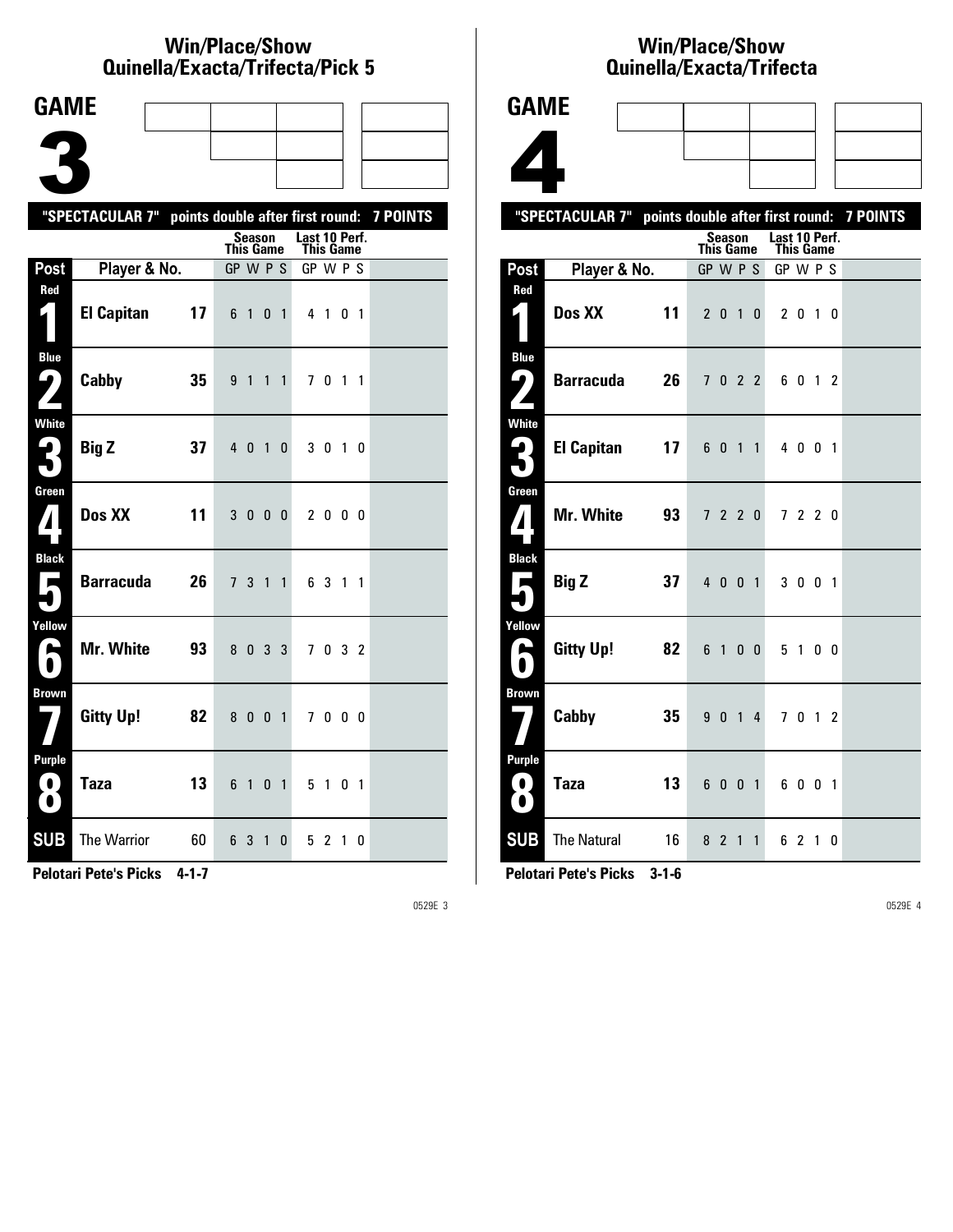## **Win/Place/Show Qui nel la/Exacta/Tri fecta**

| <b>GAME</b>                                     |                                                           |                         |                           |  |
|-------------------------------------------------|-----------------------------------------------------------|-------------------------|---------------------------|--|
|                                                 |                                                           |                         |                           |  |
|                                                 |                                                           |                         |                           |  |
|                                                 |                                                           |                         |                           |  |
|                                                 | "SPECTACULAR 7" points double after first round: 7 POINTS | Season                  | Last 10 Perf.             |  |
| Post                                            | Player & No.                                              | This Game<br>GP W P S   | This Game<br>GP W P S     |  |
| Red                                             |                                                           |                         |                           |  |
| 1                                               | <b>El Nino</b><br>84                                      | 8 3 1                   | 7 3 0 1<br>$\mathbf{1}$   |  |
| <b>Blue</b><br>ر ما<br>$\overline{\phantom{a}}$ | <b>The Miz</b><br>9                                       | $0\ 0\ 0\ 0$            | $0\,0\,0\,0$              |  |
| <b>White</b><br>2<br>7                          | Mr. White<br>93                                           | 7 2 1 1                 | 6 2 1 1                   |  |
| Green<br>$\boldsymbol{I}$                       | Cabby<br>35                                               | 8 1 1 1                 | 5 0 1 0                   |  |
| <b>Black</b><br>$\mathbf{r}$                    | <b>The Warrior</b><br>60                                  | 7 2 0 2                 | 7202                      |  |
| Yellow<br>Δ<br>$\blacksquare$                   | <b>The Natural</b><br>16                                  | $10 \t3 \t2 \t2$        | 7 2 2 1                   |  |
| <b>Brown</b>                                    | <b>The Gladiator</b><br>77                                | 2000                    | 1000                      |  |
| Purple<br>$\blacksquare$<br>$\mathbf{\Omega}$   | <b>Momo</b><br>30                                         | 8020                    | 7010                      |  |
| <b>SUB</b>                                      | Taza<br>13                                                | 6<br>$\Omega$<br>0<br>0 | 40<br>$\mathbf{0}$<br>- 0 |  |

**Pelotari Pete's Picks 8-5-1**

0529E 5

### **Win/Place/Show Qui nel la/Exacta/Tri fecta/Super fecta**



**Pelotari Pete's Picks 4-2-5-8**